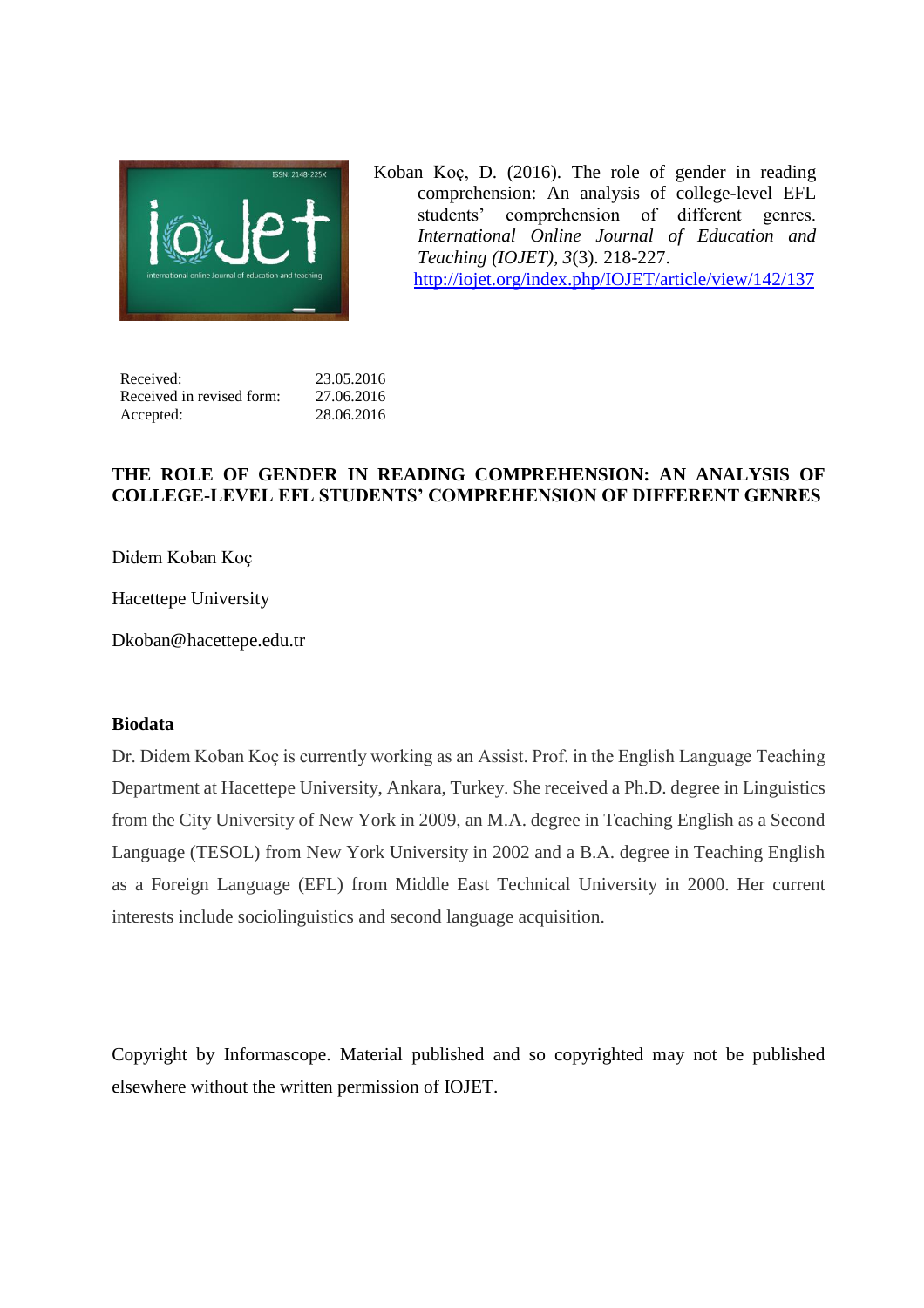# **THE ROLE OF GENDER IN READING COMPREHENSION: AN ANALYSIS OF COLLEGE-LEVEL EFL STUDENTS' COMPREHENSION OF DIFFERENT GENRES**

Didem Koban Koç

Dkoban@hacettepe.edu.tr

### **Abstract**

The purpose of the present study is to examine the effects of gender on comprehending different types of genre. The study involved 60 first year college students (30 males and 30 females) who were taking an advanced reading course at a government university in Turkey. The students were given three reading passages of different genres such as historical fiction, essay and fantasy and were asked to answer comprehension questions related to the passages. Descriptives statistics, one-way ANOVA and repeated measures ANOVA were employed to analyse the relationship between gender and the test scores for each text type. The results showed that (1) the participants, in general*,* were significantly better at understanding the essay than historical fiction and fantasy (2) there was not a statistically significant difference between males and females regarding comprehending the different types of genres (3) both the male and female participants were significantly better at understanding the essay than historical fiction and fantasy*.* The study offers suggestions regarding incorporating different types of genre in the classroom.

*Keywords:* reading comprehension, gender, genre, English as a foreign language

#### **1. Introduction**

 Gender has been an area of particular concern to many researchers who work within scholarly disciplines including but not limited to sociolinguistics, anthropology and education, opening new perspectives and questions as to how certain behaviors are shaped by gender alone. In education, for instance, research on gender and classroom interaction identified behaviors different for each gender. According to a study conducted by Swan (1993), it was found that boys tend to be more outspoken, assertive, and talkative than girls; boys receive more attention from their teachers and occupy more space than girls etc. Similar results were also reported in Sommers and Lawrence (1992) and Redpath (1989). However, Swann also notes that as the behaviors of boys and girls may change depending on the context, the findings regarding gender differences should be interpreted as tendencies.

 The present study raises the issue of gender differences in reading comprehension that is not only shaped by gender alone but by other factors such as genre. The study draws on research regarding gender and reading in the native language as well as reading in English as a foreign language (EFL). Before referring to such research, it is necessary, at this point, to digress briefly to mention about the factors that are involved in the reading process. Comprehending a text is a complicated process which requires knowledge about certain areas and the usage of a variety of skills. One has to have knowledge about vocabulary, grammar, information structure, and features of genre in order to understand a text. In addition, they should be able to identify the main and specific ideas in a text by skimming and scanning, determine the organization of a text, make inferences from the text, respond critically to the text and analyze the content information.

 What is also highly important in understanding a text is using previously acquired knowledge. Referred to as Schema Theory in the literature, it involves using prior knowledge to understand and learn from a text (Rumelhart, 1980). Although the theory has been widely accepted among scholars, how it actually works for reading comprehension is still vague (Grabe, 2012). Scholars

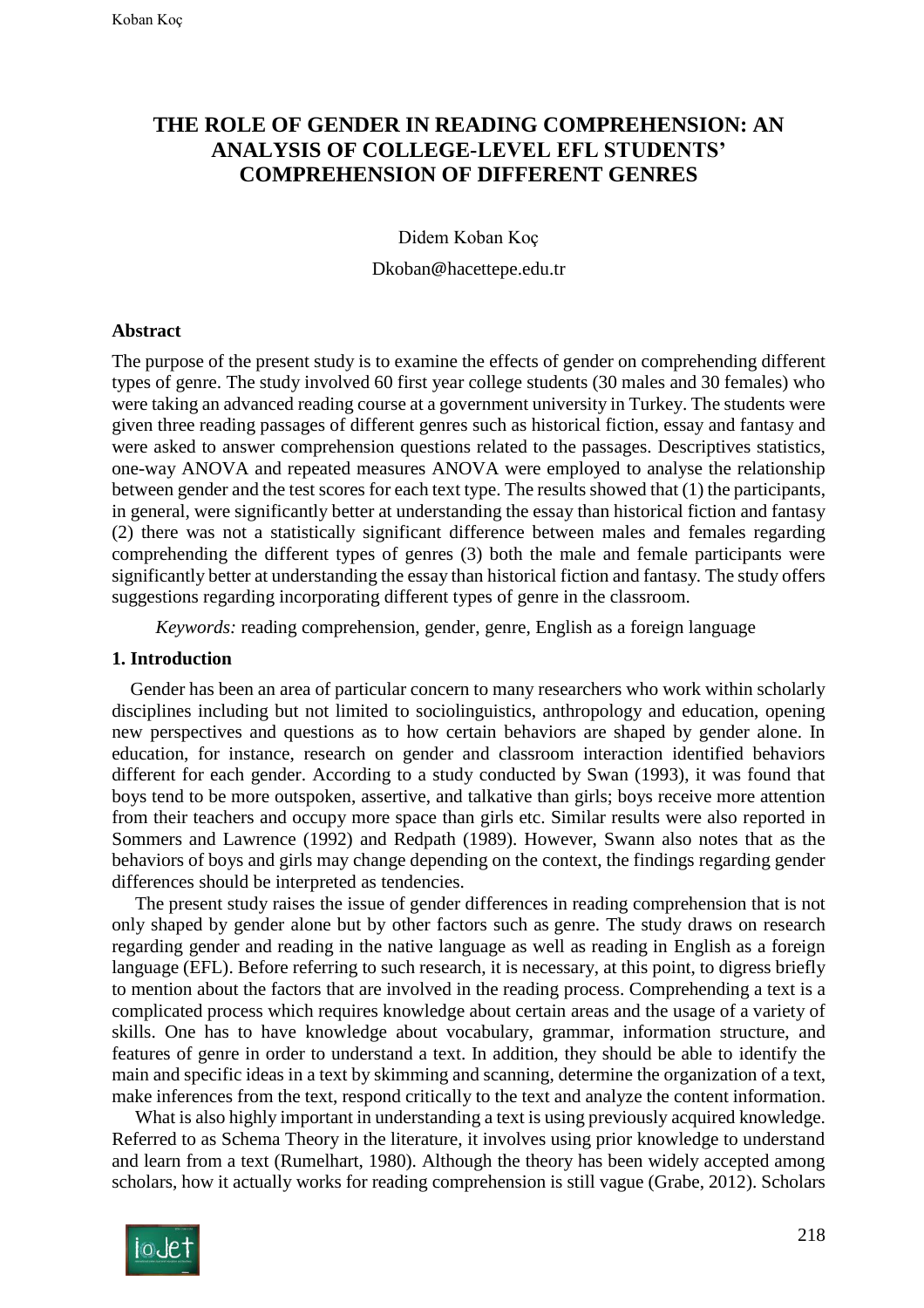(Carrell 1991; Hudson 1988; Rumelhalt 1980) began using the concept of "schema" in reading comprehension to emphasize that background knowledge plays an important role in understanding a text. Schema was defined as "a data structure for representing the genetic concepts stored in memory" (p.34) or "an abstract knowledge structure" (Anderson and Pearson 1984, p.42). Researchers came to realize that understanding a text well can only be possible if readers can make a connection between the text and their prior knowledge. As Tannen (1993a) states production and interpretation of both spoken and written texts are affected by peoples' previous experiences, expectations and assumptions. When a reader becomes aware of textual stimuli during reading, he/she draws the relevant schema from memory into the text and schema is activated (Li & Cheng 1997).

 Researchers (Carrell 1988; Urquhart & Weir 1998) proposed four kinds of schema: *formal*, *content*, *cultural* and *linguistic* and stated that if readers do not possess such background knowledge, they may have serious problems in understanding texts (Carrel & Eisterhold, 1983). Briefly, *formal schema* is associated with the background knowledge of the rhetorical structure of the text. In other words, formal schema refers to having backround knowledge regarding how different types of texts are organized. For example, having knowledge about what novels are made up of i.e. setting, characteristics, events etc. constitues formal schema. *Content schema* is related to the content of a text. It requires readers to know about a certain subject such as making reservations for a trip which involves asking questions, choosing dates, places and paying for the tickets. *Cultural schema* has to do with cultural knowledge in that when a reader reads a text, he/she makes a connection between the content of the text and his/her own beliefs, attitudes and values. Finally, *linguistic schema* refers to a person's grammar and vocabulary knowledge. The more advanced this knowledge is, the better a reader can comprehend a text (Carrel & Eisterhold, 1983).

## **2. Literature Review**

In recent years, there has been an increasing emphasis on the role that gender plays on comprehending different types of genres both in a native language and in a foreign or second language. Studies that explored this kind of relationship analyzed the reading behaviors of first grade through graduate students coming from different cultural backgrounds. To give an example of younger students' preferences, Chapman, Filipenko, McTavish, and Shapiro (2007) conducted

a study to determine the book preferences of first-grade boys and girls studying at four different schools in Canada. Data were collected from 40 students (20 males and 20 females) who were expected to select two books for school or home reading and explain the reasons for their selection. The findings showed that boys preferred to select storybooks and girls, information books. In a more recent study, Gallo and Ness (2013) examined 46 third-grade students' (24 females and 22 males) perceptions of informational text, which the authors define as "factual accounts of social and natural occurrences and answers to questions" (p.111). Data collection occurred at a public school's literacy program and included a student survey, individual interviews, and teacher observations during independent reading time. The results demonstrated that 17 male students chose an informational text, while 20 female students chose a fictional text. Similar results were also evident in Mead (2012) whose study involved a total of 12 students who were between the ages of 9 and 12. Based on the data that included multiple questionnaires and interviews, the author found that girls preferred to read mystery, fantasy, realistic fiction and historical fiction stories more than boys. Boys, on the other hand, preferred to read science fiction and non-fiction stories.

 Studies also involved older students. In a study that examined students' attitudes towards reading and writing and their preferences for books, Merisuo-Storm (2006) conducted a study that involved 145 fourth-grade students (67 males and 78 females) at a Finnish comprehensive school. The students' ages ranged from 10 to 11. The students completed McKenna and Kear's

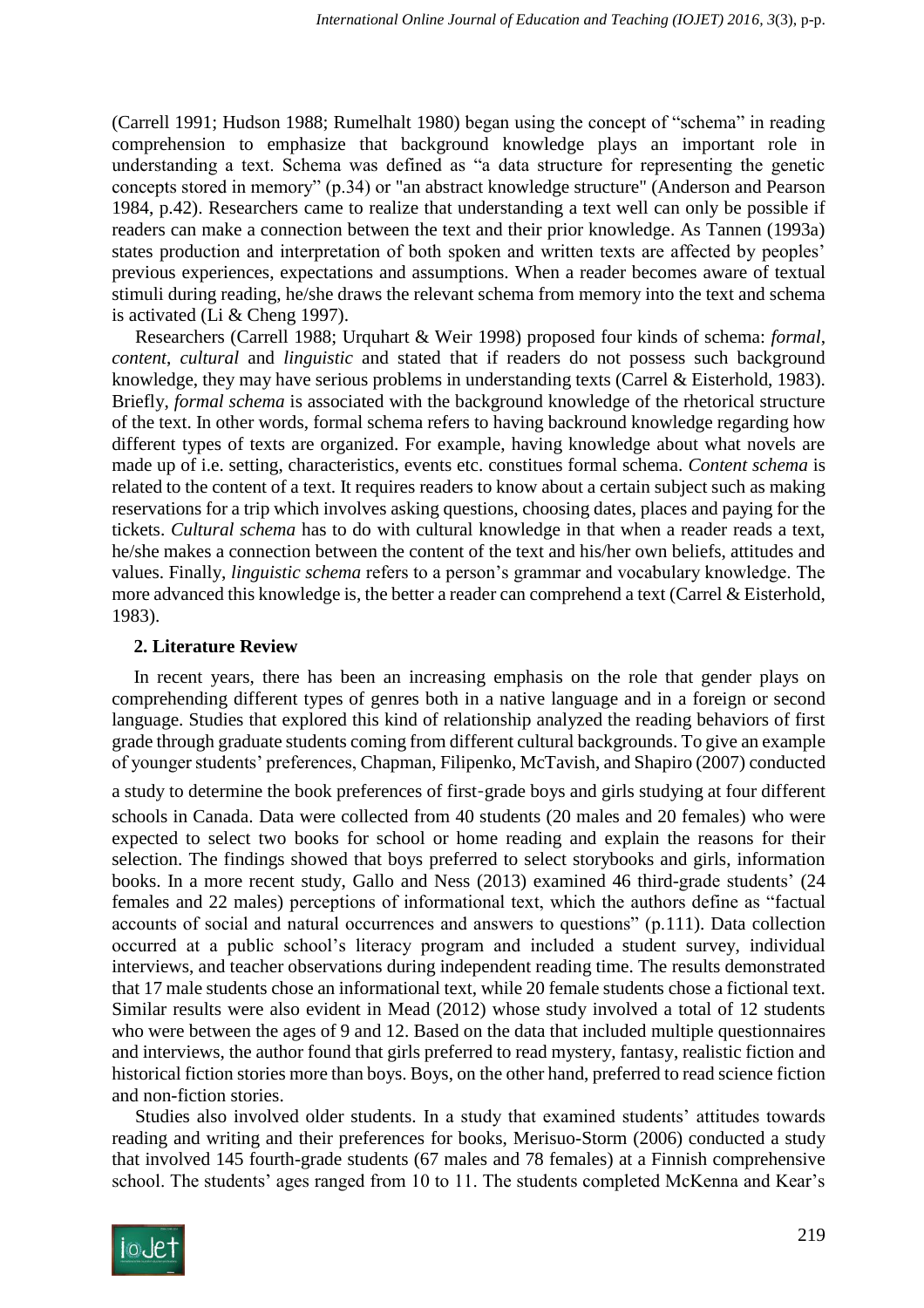Elementary Reading Attitude Survey (1999) according to which boys chose to read texts about comics followed by humor and adventure. The girls also preferred to read the same kinds of texts, however, their first choice was adventure followed by humor and comic. There was a significant difference between boys and girls with respect to reading comic books. Boys also preferred to read books about humor more than the girls but the difference between boys and girls was not significant. Moreover, poems, stories and fairytales were the least preferred texts by boys. The girls had significantly more positive attitudes towards poems than boys. Similar results were obtained by Willoughby (2010) who investigated the effects of gender stereotypes on book selection in a literacy tutoring program at a private college in western New York. Five 10 year old students (2 males and 3 females) participated in this study. The author brought the students to the library and asked them to choose three books that the students were interested in. After the students selected the books, they filled out a short questionnaire about the selection process of each book. The questions in the questionnaire involved the genre and the topic of the book, students' prior knowledge about the book, the author's background and other factors that may have had an effect on the book selection. The results showed that the most favorite types of books for both boys and girls were adventure, humor, followed by comics. Two boys and one girl were especially interested in adventure and comedy.

 The effect of gender on understanding different types of genres has been examined in foreign or second language learning situations by many scholars and is increasingly being recognized. Brantmeier (2004b) conducted a study to determine the relationship between topic familiarity levels and reading comprehension of college students who were given two different authentic texts about violence along with a written recall task, a multiple-choice test, and a questionnaire. The results showed that females recalled more idea units and obtained higher scores on the multiple-choice test than the males. AL-Shumaimeri's (2005) study into content familiarity examined the differences between male and female students in terms of text comprehension. 132 college level EFL students (66 female and 66 male) who were enrolled at the College of Languages and Translation at King Saud University, Riyadh participated in the study. The students were expected to answer multiple-choice questions about two gender-neutral texts. The findings showed that content familiarity had a significant effect on participants' test scores. The study also showed that male students had significantly higher scores than female students. Keshavarz and Ashtarian (2008) examined the relationship between the gender of Iranian EFL learners and the reading comprehension of three types of texts including essay, history and short story. Sixty-two EFL students (28 males and 34 females) studying at Razi University in Iran participated in the study and answered a total of 24 multiple-choice items related to the passages. The results showed that females, in general, were better comprehenders of the passages. The results also showed that both males and females were better comprehenders of essay followed by history and short story.

 Some studies found no significant differences between males and females with respect to text comprehension. Yazdanpanah (2007) carried out a study involving 187 intermediate-level students studying in Cyprus. The author gave the participants three reading comprehension passages. The topics of the two passages were male-oriented and one was gender neutral. According to the results, males were better at finding specific information in the passage, identifying referential information and matching titles with paragraphs than females while females obtained higher scores than males on identifying main ideas, guessing meaning from context and text coherence questions. Gender did not have a significant effect on reading comprehension. A recent study (Asgarabadi, Rouhi & Jafarigohar, 2015) analyzed whether male and female learners differed from each other with respect to their reading comprehension as well as use of reading strategies in descriptive and narrative macro-genres. A total of 50 EFL intermediate students (21 male and 29 female) were asked to answer questions regarding six

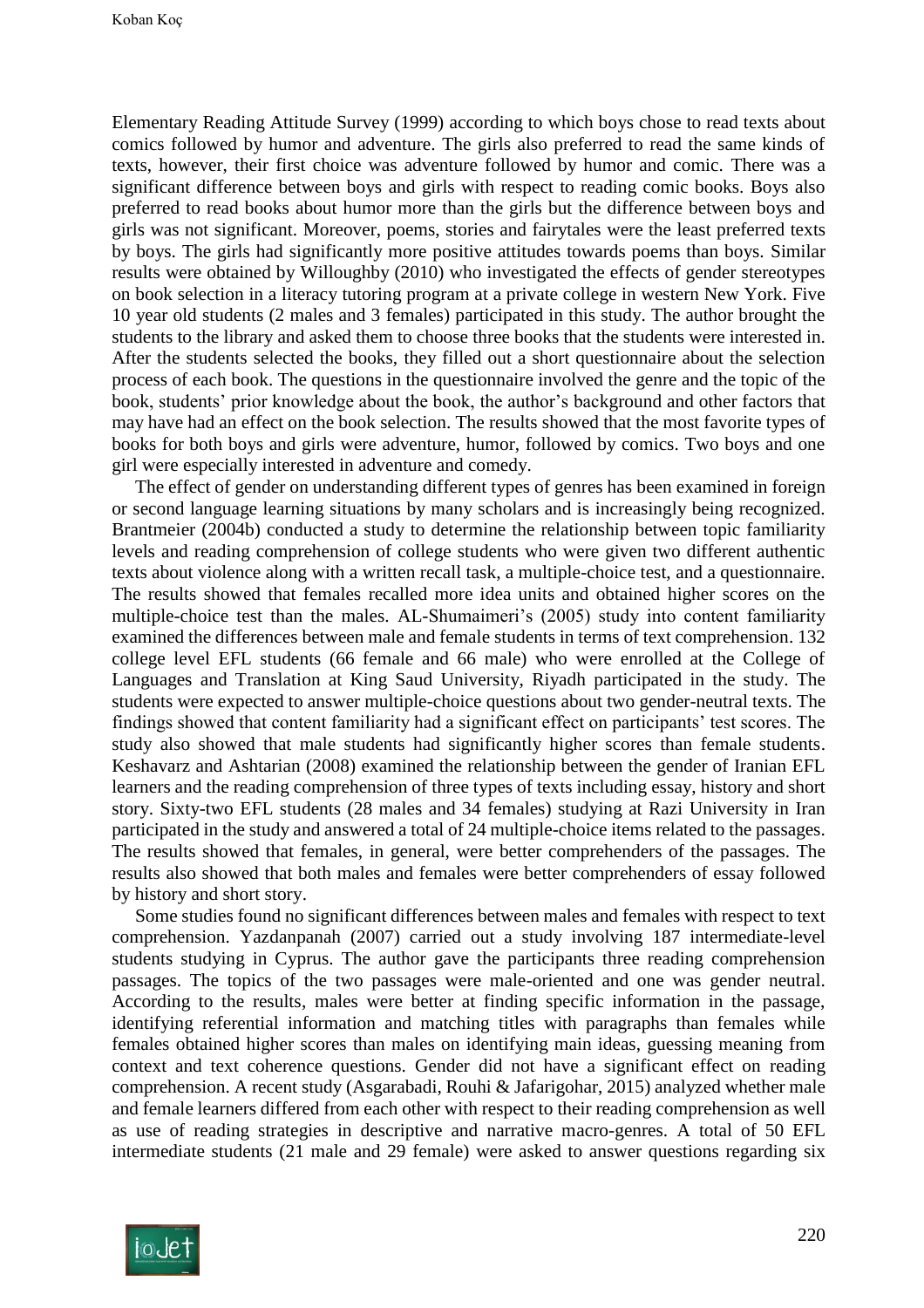short macro-genre-based reading passages and reading strategies. The authors found no significant difference between males' and females' reading comprehension in the macro-genres.

# **3. The Present Study**

The research discussed so far has been concerned with gender differences and reading comprehension in contexts outside of Turkey. Despite this research evidence that reports on the role of gender in comprehending different types of genres, little progress has been made with respect to investigating the same topic within a Turkish setting and with Turkish learners of EFL. Thus, given that each cultural context presents its challenges, the purpose of the present study is to examine whether or not gender would shape college-level students' understanding of texts of different genres. The following research questions are the foci of the present study.

- 1. When all the Turkish EFL students in the study are taken into consideration, is there a significant difference among the three types of genres with respect to comprehension?
- 2. Is there a significant difference between Turkish male and female students regarding understanding the three different types of genres?
- 3. Considering the Turkish male students only, is there a significant difference among the three types of genres with respect to comprehension?
- 4. Considering the Turkish female students only, is there a significant difference among the three types of genres with respect to comprehension?

## *3.1 Method 3.1.1 Participants*

The participants were 1<sup>st</sup> year college students enrolled in the English Language Teaching Department at Hacettepe University, Ankara, Turkey. Sixty students (30 males and 30 females) between the ages of 18-19 participated in the study. The students in the program are trained to be English language teachers. Students were at the same levels of English language proficiency. Before students enter the program, they have to prove that they have sufficient English language proficiency to continue with their academic studies. Thus, they take a proficiency exam prepared by the School of Foreign Languages at Hacettepe University. Students who pass the exam can take departmental courses whereas those who cannot have to take additional English language courses for a semester or a year at the School of Foreign Languages. The participation in the study was voluntary.

# *3.1.2. Data Collection*

Data collection occurred in an advanced reading course, which is a required course for first year students in the program. In this course students learn how to identify topics, main ideas, details in a text, purpose and tone of the author, facts and opinions, point of views, figurative language, bias, as well as evaluate evidence and analyze arguments.

Data were collected via three reading passages taken from a book called *The Art of Critical Reading* by Mather and McCarthy (2009). The book consists of reading selections that are mostly nonfiction taken from a variety of sources such as books and journals. The topics of passages range from education to psychology to science to art. The passages that were given to students represent three different genres: historical fiction, fantasy, and essay. The first passage entitled "Gilbert's living with art" by Mark Getlein is about art; the second passage is a fable by Aesop and is called "the country mouse and the town mouse" and the third passage is an essay called "black men and public space" written by Brent Staples. The passages were about one page

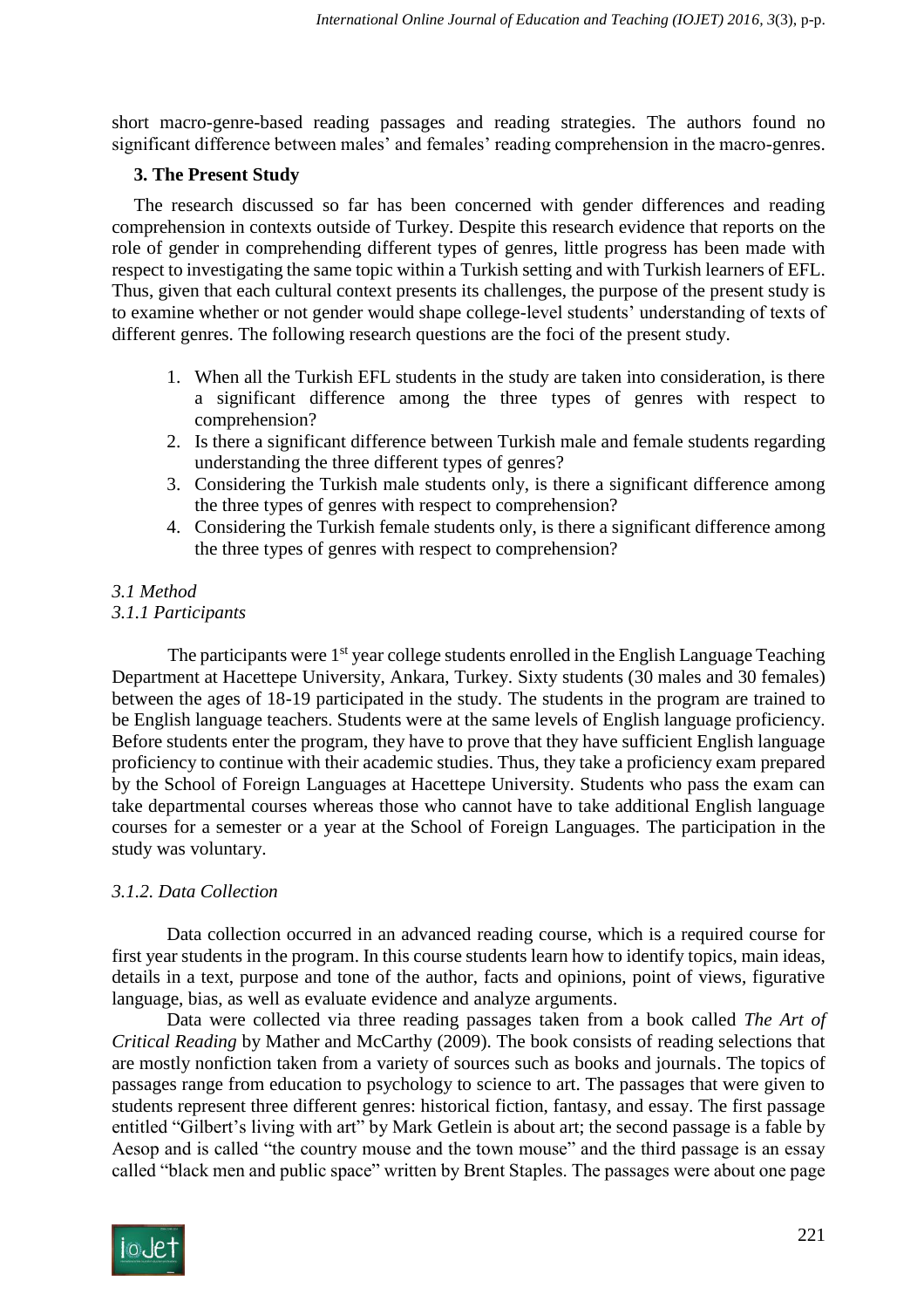long. In order to determine if the reading passages are at the correct reading level, Fog's readibility Formula was used. The passages had an index of 7, which according to Fog is an ideal score for readability. All the passages were followed by eight multiple choice questions. The participants were expected to read the passages and answer a total of 24 comprehension questions related to the passages. The questions were taken from the book and the test proved to be reliable (0.66) based on Cronbach's alpha formula.

## **4. Data Analysis**

The data were analyzed using SPSS 21.0*,* the Statistical Package for the Social Sciences. First, descriptive statistics was conducted to determine whether or not the participants, in general, were better comprehenders of a certain genre. The independent variable here was genre and the dependent variable was participants' reading comprehension scores. The following table presents the results.

#### Table 1

*Descriptive Statistics: Means and standard deviations of understanding different genres for all participants*

|        | Genre                     |          | M                 | ىرر        |
|--------|---------------------------|----------|-------------------|------------|
|        | <b>Historical fiction</b> | 30       | 5 Q7<br>ション       | ററ<br>1.20 |
| Gender | Fantasy                   | 30       | 5,65              | 1,45       |
|        | Essav                     | າດ<br>υc | $\Lambda$<br>ر ⊤. | .70        |

As can be seen in Table 1, when the whole sample is taken into consideration, the participants were better at understanding the essay *(M= 7.45 SD = .76)* than historical fiction *(M= 5.97 SD*  $= 1.28$ ) and fantasy *(M= 5.65 SD = 1.45)*. Given this result, repeated measures ANOVA was also performed to find out if the mean differences among the genres were statistically significant.

Table 2

*Bonferroni Comparison for Genre and all participants*

| Mean Difference | Std. error | Lower bound | Upper bound |
|-----------------|------------|-------------|-------------|
|                 |            | 95% CI      |             |
| $-1.48*$        | .194       | $-1.96$     | $-1.00$     |
| $-1.80*$        | .187       | $-2.26$     | -1.34       |
|                 |            |             |             |

Table 2 shows a significant effect of genre, Wilks' Lambda =  $,34, F(2,58) = 55,31, p = .000,$ multivariate partial eta squared = ,65. There was a significant difference between historical fiction and essay and between fantasy and essay. No significant difference between historical fiction and fantasy was identified.

The third analysis involved comparing the reading performances of male and female participants on the three different text types. For this, first, descriptive statistics was performed.

Table 3

*Descriptive Statistics: Means and standard deviations of understanding different genres for male and females*

| Gender | Genre                     |    |      | SD   |
|--------|---------------------------|----|------|------|
| Male   | <b>Historical fiction</b> | 30 | 5,97 | 1.29 |
|        | Fantasy                   | 30 | 5,87 | 1,19 |
|        | Essay                     | 30 | 7.53 | .73  |
|        | <b>Historical fiction</b> | 30 | 5,97 | 1,29 |
| Female | Fantasy                   | 30 | 5,43 | 1,67 |
|        | Essay                     | 30 | 7,37 | .80  |

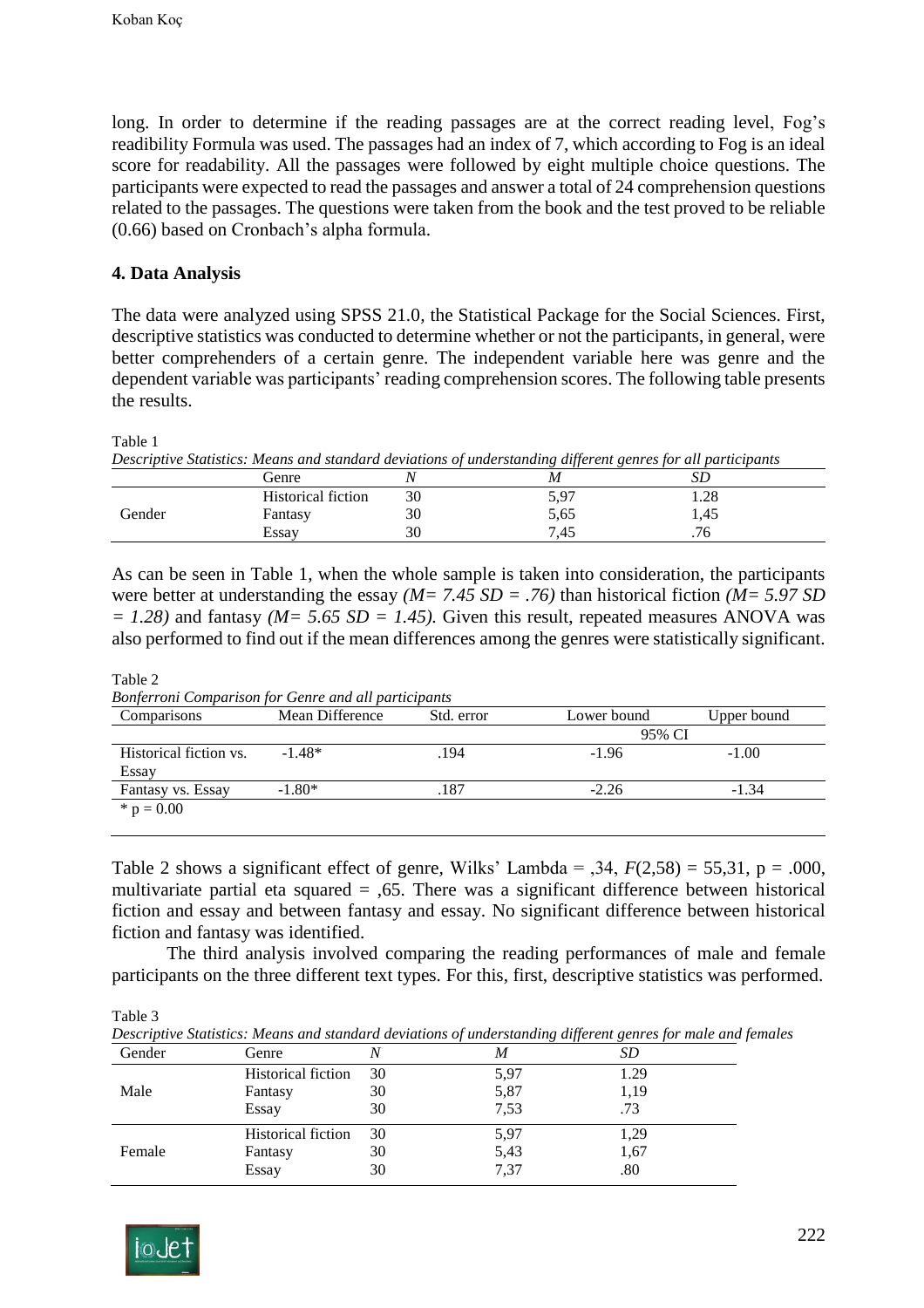Table 3 shows that both male and female participants comprehended the essay *(males, M= 7.53 SD* =  $.73$ ; *females, M* =  $7.37$  *SD* =  $.80$ ) better than historical fiction *(males, M* =  $5.97$  *SD* =  $1.29$ ; *females, M= 5.97 SD = 1.29)* and fantasy *(males, M= 5.87 SD = 1.19; females, M= 5.43 SD = 1.67)*. In addition, a One-way Anova was conducted to determine whether or not there are differences between males and females regarding comprehension of the different genres. The results, which can be seen in the following table, were not significant.

| Source             |                | df           | SS     | MS   | F    | n    |
|--------------------|----------------|--------------|--------|------|------|------|
|                    | Between groups | L            | ,00    | .00. | .00  | 1.00 |
| Historical fiction | Within groups  | 58           | 97,93  | 1,68 |      |      |
| Total              |                | 59           | 97,93  |      |      |      |
|                    | Between groups | $\mathbf{I}$ | 2,81   | 2,81 | 1,33 | ,25  |
| Fantasy            | Within groups  | 58           | 122,83 | 2,11 |      |      |
| Total              |                | 59           | 125,65 |      |      |      |
|                    | Between groups |              | .417   | .41  | ,70  | .40  |
| Essay              | Within groups  | 58           | 34,43  | ,59  |      |      |
| Total              |                | 59           | 34,85  |      |      |      |

In order to answer the third and fourth research questions, a One-way repeated measures ANOVA was conducted to evaluate whether or not there is a difference in understanding the three different genres for male students.

#### Table 5

Table 4

*Bonferroni Comparison for Genre and male participants*

| Comparisons            | Mean Difference | Std. error | Lower bound | Upper bound |
|------------------------|-----------------|------------|-------------|-------------|
|                        |                 | 95% CI     |             |             |
| Historical fiction vs. | $-1.56*$        | .294       | $-2.31$     | $-.81$      |
| Essay                  |                 |            |             |             |
| Fantasy vs. Essay      | $-1.66*$        | .237       | $-2.26$     | $-1.06$     |
| * $p = 0.00$           |                 |            |             |             |

According to the results, there was a significant effect of genre, Wilks' Lambda =  $,31, F(2,28) =$ 30,67,  $p = .000$ , multivariate partial eta squared  $= .68$ . As the table shows, there was a significant difference between historical fiction and essay and between fantasy and essay for male students. The same analysis was performed for female students. Table 6

*Bonferroni Comparison for Genre and female participants*

| <b>Donerront Comparison for Genre and female participants</b> |                 |            |             |             |
|---------------------------------------------------------------|-----------------|------------|-------------|-------------|
| Comparisons                                                   | Mean Difference | Std. error | Lower bound | Upper bound |
| Historical fiction vs.                                        | $-1.40*$        | .256       | $-2.05$     | $-.74$      |
| Essay                                                         |                 |            |             |             |
| Fantasy vs. Essay                                             | $-1.93*$        | 291        | $-2.67$     | $-1.19$     |
| * $p = 0.00$                                                  |                 |            |             |             |

Once again, the table shows a significant effect of genre, Wilks' Lambda =  $,36, F(2,28) = 24,14,$  $p = .000$ , multivariate partial eta squared = ,63. There was a significant difference between historical fiction and essay and between fantasy and essay for female students.

# **5. Discussion and Conclusion**

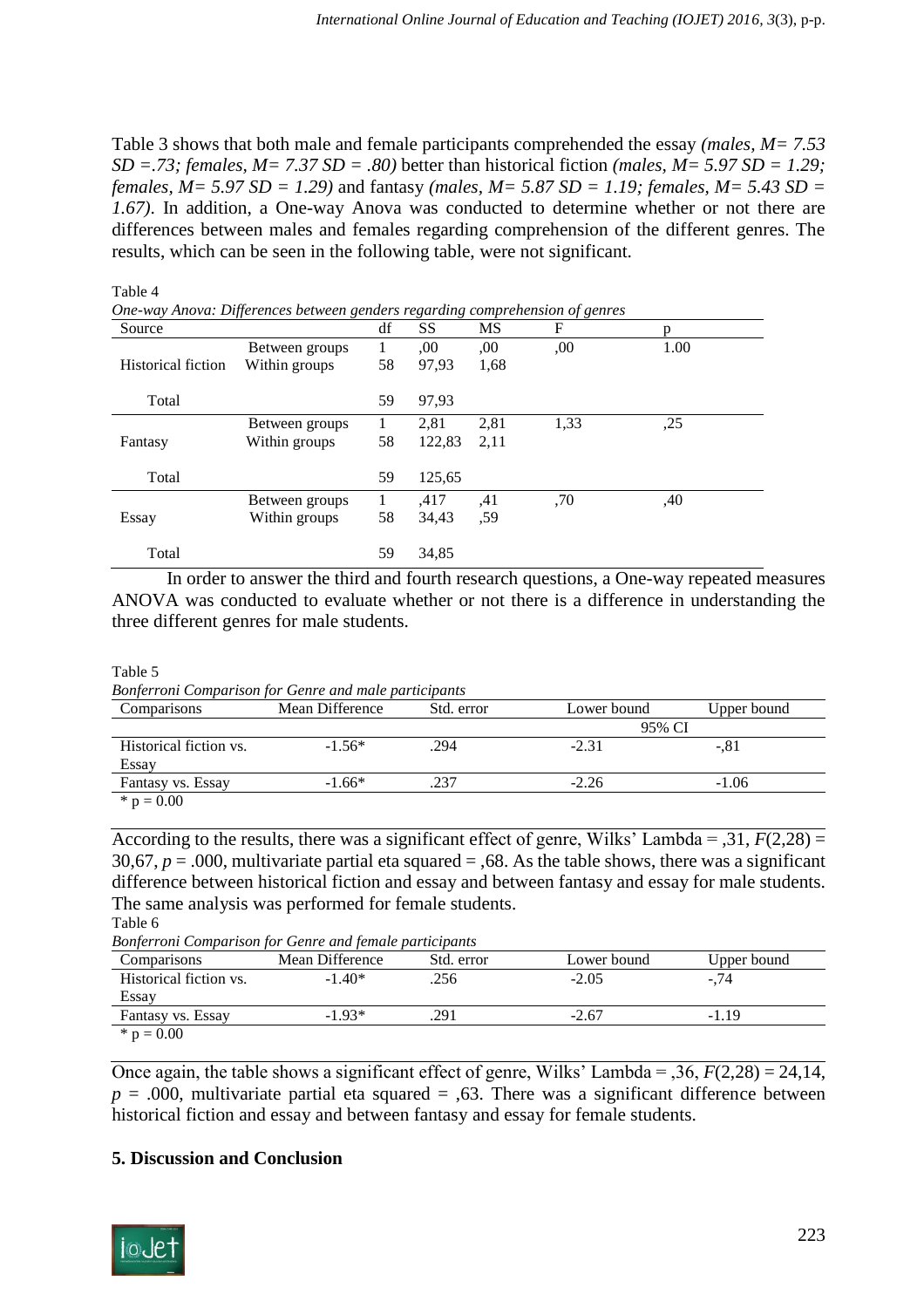Koban Koç

 This study aimed to add to our understanding of the role that gender plays in reading comprehension of Turkish EFL learners. The first question involved whether or not there is a significant difference among the three types of genres with respect to comprehending them for all participants. The results showed that all participants were significantly better at comprehending the essay than the others. Some factors may have helped the participants to have a better understanding of this text than the others. In the essay entitled "Black men and public space", the purpose of the narrator is to explain how, as a black person, he is unfairly judged by people and his opinion about this matter. Weidner (2012), in his analysis about the essay, states that readers can emotionally relate to the sentences in the essay. In addition, the organization the essay is one of a chronological type which makes it easier for readers to see the causes and effects.

 The second research question was related to the difference between males and females in terms of comprehending the three different types of genres. No significant difference was found between genders. This finding is also in line with Asgarabadi, Rouhi and Jafarigohar (2015) who found no significant difference between males and females with respect to their reading comprehension as well as use of reading strategies in descriptive and narrative macro-genres. The authors attributed this result to the fact that both male and female students were in the same field of study and had a common background in which they dealt with reading comprehension problems in similar ways. The same situation may hold true for Turkish EFL students in the current study. That is, the majority of the Turkish students graduated from the same type of high school but more importantly, in order to pass the nation-wide university exam, they attended a private course in which they are trained to use similar reading strategies. The finding also seems to support the Gender Similarities Hypothesis proposed by Hyde (2005). Hyde conducted metaanalyses to determine whether or not males and females are similar to each other on several psychological variables such as cognitive, verbal or nonverbal communication, social or personality variables, psychological well-being, motor behaviors, along with miscellaneous variables, such as moral reasoning. Her findings showed that males and females were similar with respect to some domains, which included reading comprehension as well.

 Finally, the third and fourth research questions required analyzing male and female students' understanding of the different genres separately. According to the results, both males and females were significantly better at understanding the essay than historical fiction followed by fantasy. This finding supports one of the findings of Keshavarz and Ashtarian (2008) in which Iranian males and females comprehended an essay better than history and short story. In the present study, one reason that students had more difficulty in understanding the passages about art and fable might be that the passage about art consists of abstract concepts and the fable, literary devices such as metaphors, which may have made it harder for students to process information.

 As a consequence, more important than providing this group of students texts that are genderoriented, instructors should enable students to interpret abstract concepts and have students work on activities that require students to notice literary devices and use them. A primary means to accomplish this is to bring into the classroom interesting and contemporary texts of different genres that would attract students' attention. As Merisuo-Storm (2006) states "One has to know what texts appeal to pupils to be able to motivate them to continue reading." (p.7)

 In conclusion, the results of the present study can at the moment be generalized to all Turkish EFL students who would be dealing with the same types of texts included in the study. However, given that gender differences are culturally influenced (McKay and Hornberger, 2009) and cultural values, beliefs, and attitudes may change over time, the study of the relationship between gender differences and genre should remain as a research area that should receive renewed interest from scholars.

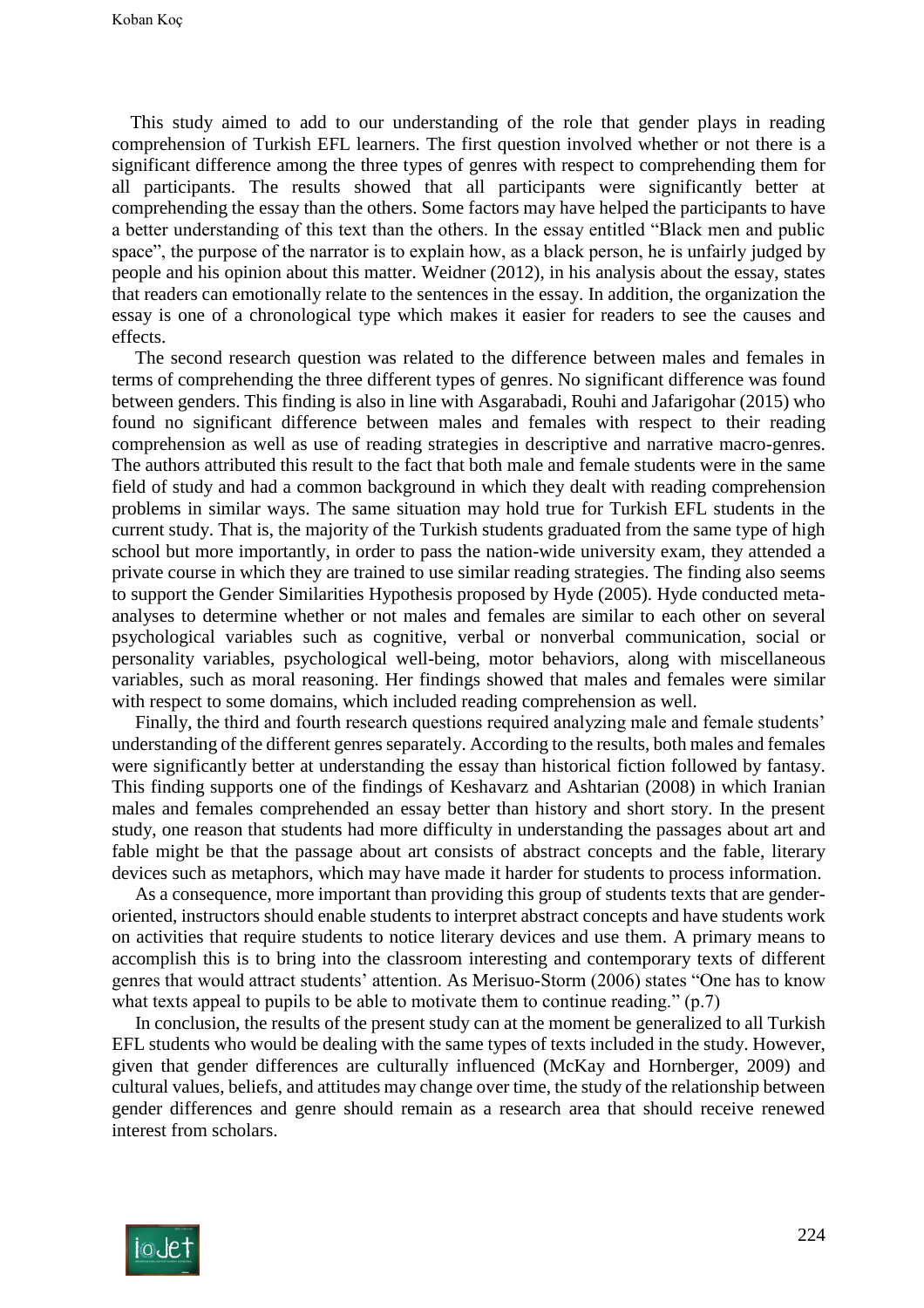#### **References**

- Al-Shumaimeri, Y. (2005). "Gender Differences in Reading Comprehension Performance in Relation to Content Familiarity of Gender-Neutral Texts". Paper presented at the second international conference: Language, culture and literature. Minia University, Egypt.
- Anderson, R.C., & Pearson, P.D. (1984). A schema-theoretic view of basic processes in reading. In P.D. Pearson (Ed.), *Handbook of Reading Research* (pp.255-291). New York: Longman.
- Asgarabadi, Y., Rouhi, H. & Jafarigohar, A. (2015) Learners' gender, reading comprehension, and reading strategies in descriptive and narrative macro-genres. *Theory and Practice in Language Studies*, *(5) 12*, 25-57.
- Brantmeier, C. (2004b). Statistical procedures for research on L2 reading comprehension: An examination of regression models and ANOVA. *Reading in a Foreign Language, Special Issue on Methods and Applications in Reading Research16*(2):51-69.
- Carrell, P. L. (1991). Second language reading: Reading ability or language proficiency? *Applied Linguistics, 12*(2), 159-179.
- Carrell, P. L. et al. (1983). (eds.) *Interactive Approaches to second Language Reading*.

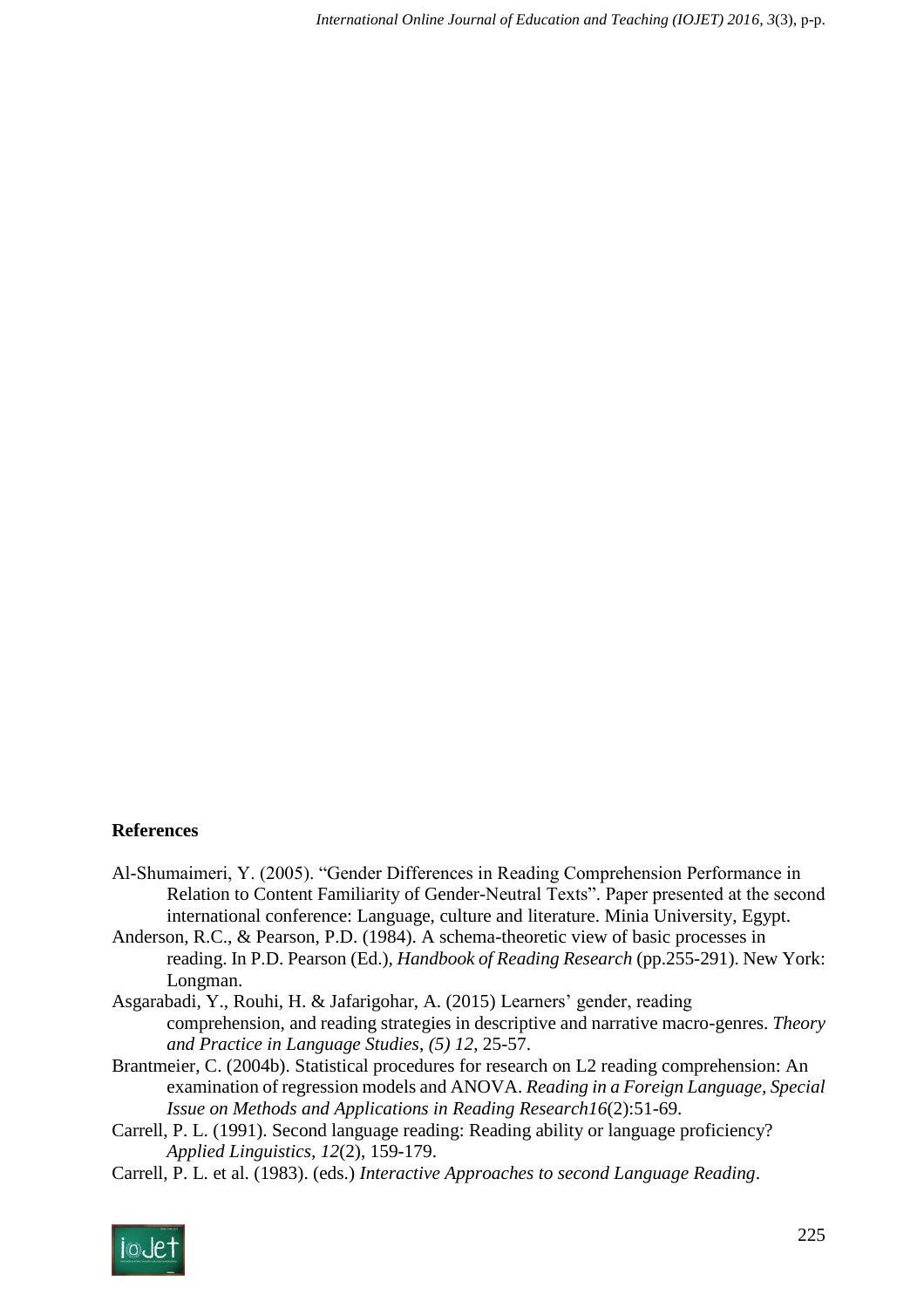Cambridge: CUP.

Carrell, P.L. (1988b). Interactive text processing; Implications for ESL/second language reading. In P, L. Carrell, J. Devine & D.E. Eskey (Eds.) (1988) *Interactive Approaches to second language reading*. Cambridge: Cambridge University Press.

Chapman, M., Filipenko, M., McTavish, M., & Shapiro, J. (2007). First graders'

preferences for narrative and/or information books and perceptions of other boys' and girls' book preferences. *Canadian Journal of Education, 30*(2), 531-553.

- Gallo, G. & Ness, M. K. (2013). Understanding the Text Genre Preferences of Third-Grade Readers. *Journal of language and Literacy Education 9*(2), 110-129.
- Grabe, W. (2012). Dilemmas for the development of Second Language Reading Abilities. In J. C. Richards & W. A. Renandya (Eds.), *Methodology in language Teaching: An Anthology of Current Practice*. (pp. 276-286). New York: Cambridge University Press.

Hudson, T. (1988). The effects of induced schemata on the "short circuit" in L2 reading: Non decoding factorsin L2 reading performance. In P. L. Carrell, J. Devine & D. E. Eskey (Eds.), *Interactive approaches to second language reading*. (pp. 183-205). New York: Cambridge University Press.

- Hyde, J. S. (2005). The gender similarities hypothesis. *American Psychological Association, 60*(6), 581–592.
- Keshavarz, M., & Ashtarian, S. (2008). The relationship between Iranian EFL learn Gender and reading comprehension of three different types of text. *IJAL, 11* (1), 97-113.

McKenna, M., Kear, D., & Ellsworth, R. (1995). Children's attitudes toward reading: A national survey. *Reading Research Quarterly, 30*(4), 934–956.

- Mather, P. and McCarthy, R. (2009). *The Art of Critical Reading*. New York: McGraw-Hill Education.
- McKay S. L. & N. H. Hornberger (Eds.), *Sociolinguistics and language teaching*. Cambridge: Cambridge University Press.
- Mead, M. (2012). "Reading Motivation: The Difference between Boys and Girls and their Reading Preferences" (2012). Unpublished master's thesis.
- Merisuo-Storm, T. (2006). Girls and boys like to read and write different texts. *Scandinavian Journal of educational research, 50*(2), 111–125.
- Mohr, K. (2006). Children's choices for recreational reading: A three-part investigation of selection, preferences, rationales, and processes. *Journal of Literacy Research, 38*(1), 181–104.
- Redpath, J. (1989). *Girls and boys' interaction in primary classrooms*. Ealing: Gender Equality team.
- Rumelhart, D. E. (1980) Schemata: the building blocks of cognition. In: R.J. Spiro etal. (eds) *Theoretical Issues in Reading Comprehension*, Hillsdale, NJ: Lawrence Erlbaum.
- Sommers, E. & Lawrence, S. (1992). Women's way of talking in teacher-directed and student-directed peer response groups. *Linguistics and Education, 4*, 1-36.
- Swan, J. (1993). *Girls, boys and language*. Oxford: Basil Blackwell.

Tannen, D. (1993a). *Framing in discourse*. New York: Oxford University Press.

- Urquhart, S. & C. Weir (1998). *Reading in a Second Language: Process, Product and Practice.* London: Addison Wesley Longman Ltd.
- Weidner, C. (2012). Black Men and Public Spaces: Analysis received fom https://prezi.com/z6kmmc6bo\_27/black-men-and-public-spaces-analysis/
- Willoughby, J. (2010). Reading Motivation: The Difference Between Boys and Girl. Unpublished master's thesis.
- Yazdanpanah, K. (2007). "The effect of background knowledge and reading comprehension test items on male and female performance", *The Reading Matrix, 7*(2), 64-80.